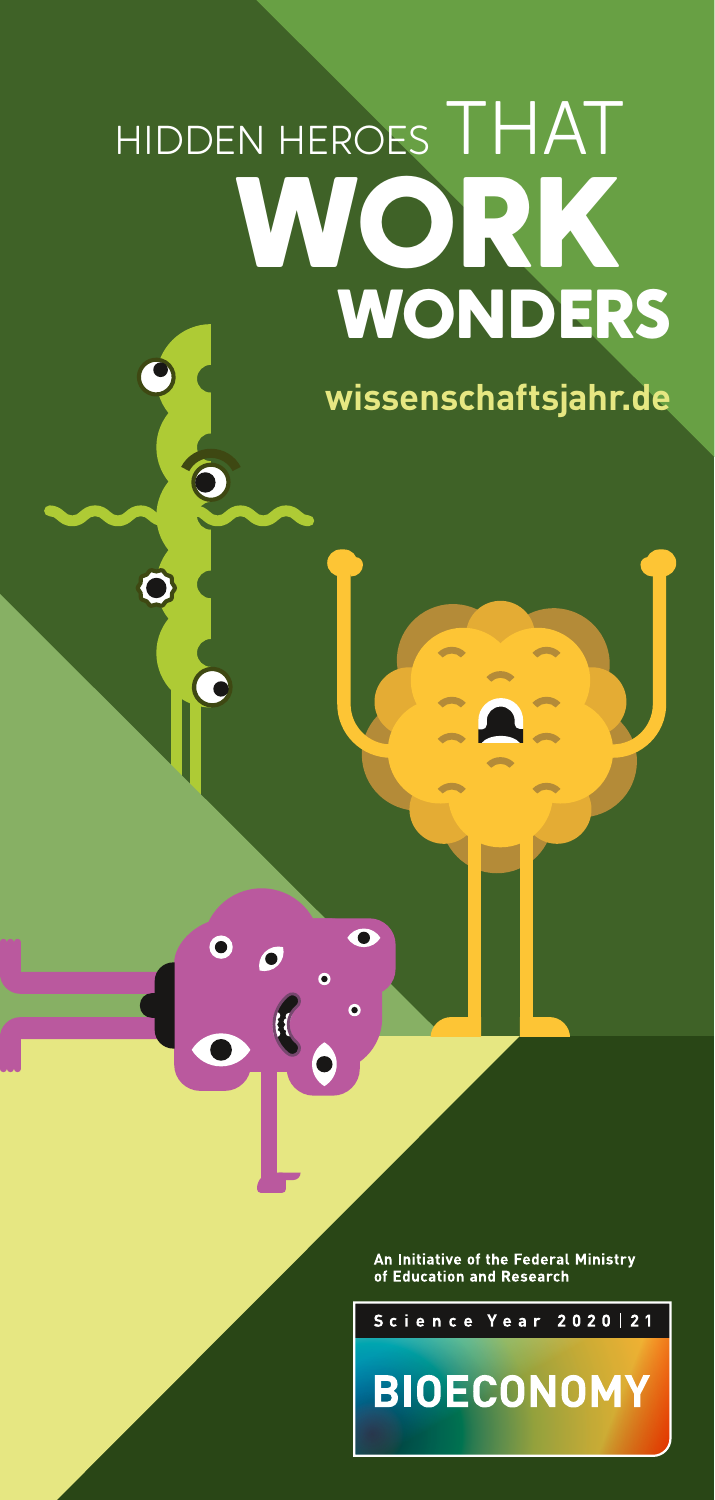## **What is bioeconomy?**

Global challenges such as rapid population growth, dwindling biodiversity and climate change require radical changes. We need to move away from a fossil fuel-based economy and towards a bioeconomy, towards the sustainable and efficient production, processing and utilization of biological resources such as plants, animals and microorganisms. "Hidden heroes" have an important role to play in making this change: algae are used to produce pharmaceutical products, yeasts are used in the chemical industry and bacteria are used to generate energy. Science Year 2020|21 aims to give

> everyone in Germany the opportunity to learn about the concept of bioeconomy with vivid, hands-on examples, events and interactive exhibitions.

> > PROTEIN!

### **It's time to celebrate!**

 $ALI -$ 

**ALGAE! STAR** 

Science Year 2020|21 – Bioeconomy marks the 20th anniversary of our science year programme. It all started with the Year of Physics in 2000. At that time, the Federal Ministry of Education and Research had made it their goal to initiate debate within society about education and research-related topics and to engage with as many people in Germany as possible. Since then, a huge number of partners from science, industry, politics and society have given their support to the Science Years and encouraged dialogue between the scientific community and the general public.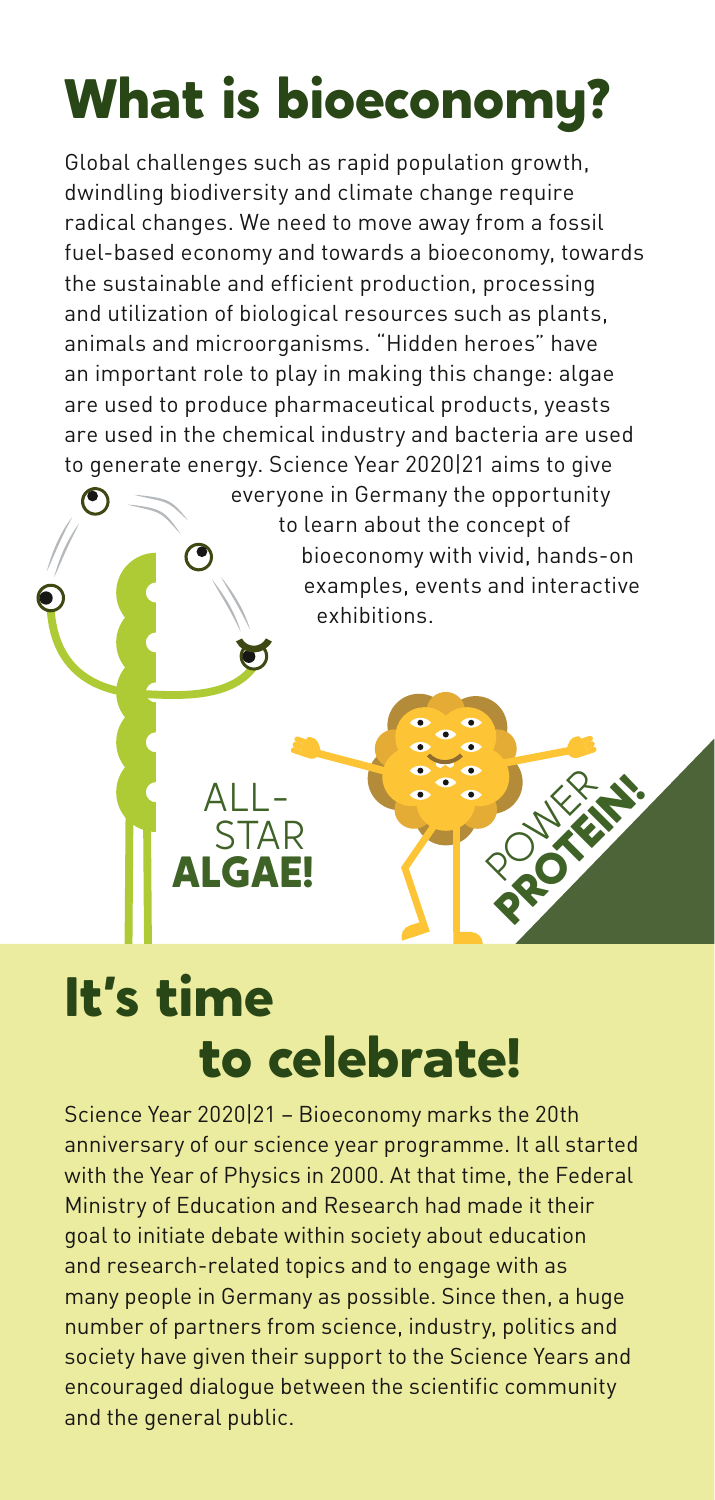# **The MS Wissenschaft**

The MS Wissenschaft – a floating Science Centre – will embark on another voyage in Science Year 2020|21. Everyone is invited to come aboard and find out more about the various aspects of bioeconomy in an interactive exhibition.

**[ms-wissenschaft.de](https://ms-wissenschaft.de/de/)**

**EXPERIENCE BIO-ECONOMY**

### **Invite a scientist**

Schools can use the research exchange platform to invite scientists to come to their classrooms or speak to the class via video link. Whether for STEM subjects such as biology, math and physics or for other subjects such as philosophy, German and politics, the platform gives teachers access to more than 1,000 researchers from all over Germany, including specialists in bioeconomy.

**[forschungsboerse.de](https://forschungsboerse.de/)**

# **School Cinema Weeks**

Bioeconomy – the big blockbuster for Science Year 2020|21! A special programme presented by Vision Kino offers pupils of all ages and from all types of school the chance

to watch a wide range of films touching on the many different aspects of bioeconomy. This year, the film selection includes Toy Story 4 and 2040.

**[schulkinowochen.de](https://www.visionkino.de/schulkinowochen/)**

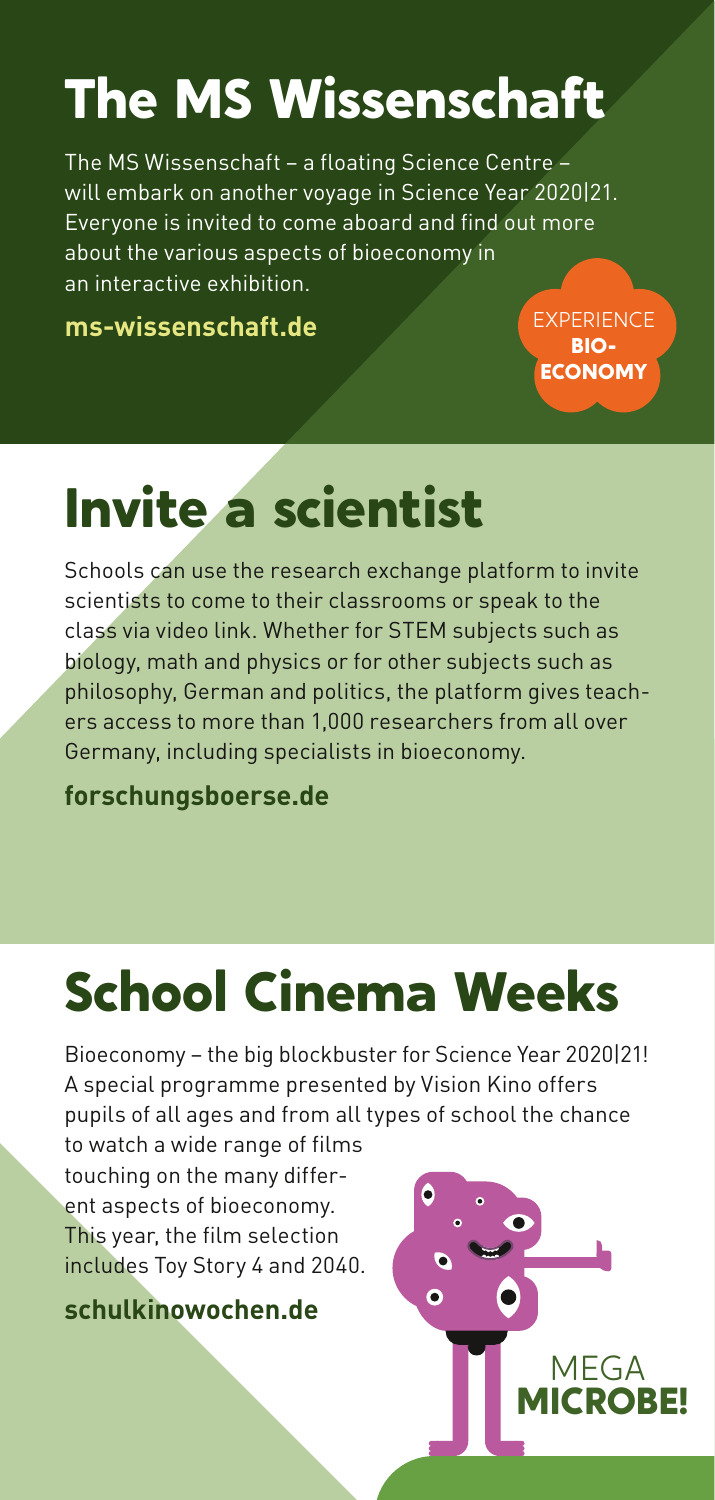### **Escape Room**

Solve puzzles to find a way out of an unsustainable economic system – the escape room developed by Wissenschaft im Dialog and the Haus der Wissenschaft Braunschweig shows us how! You can only escape the room if you can solve the puzzles related to bioeconomy in our everyday lives! The escape room can be found at museums and science centres throughout Germany, as well as online.

#### **[wissenschaftsjahr.de/foerderprojekte](https://www.wissenschaftsjahr.de/2020-21/das-wissenschaftsjahr/foerderprojekte)**

# **Competition**

The future of plastic is biobased. All around the world, researchers are working hard to develop new production methods for sustainable and biodegradable bioplastics. In keeping with the principles of bioeconomy, these materials



will help preserve our natural resources and make us less dependent on oil imports from politically unstable countries.

### **Get involved!**

The competition "My Plastic is Bio" is your chance to make your own bioplastics using renewable materials or organic waste products and then turn them into a work of art or useful household item. Let your creativity run wild – from fruit bowls to building blocks to Christmas tree ornaments or plastic sculptures – anything is possible! Attractive prizes will be awarded to the best entries. You can find everything you need to know about the competition as well as various instructions for making your own bioplastics on the website:

#### **[wissenschaftsjahr.de/2020-21/bioplastik](https://www.wissenschaftsjahr.de/2020-21/meine-plastik-ist-bio)**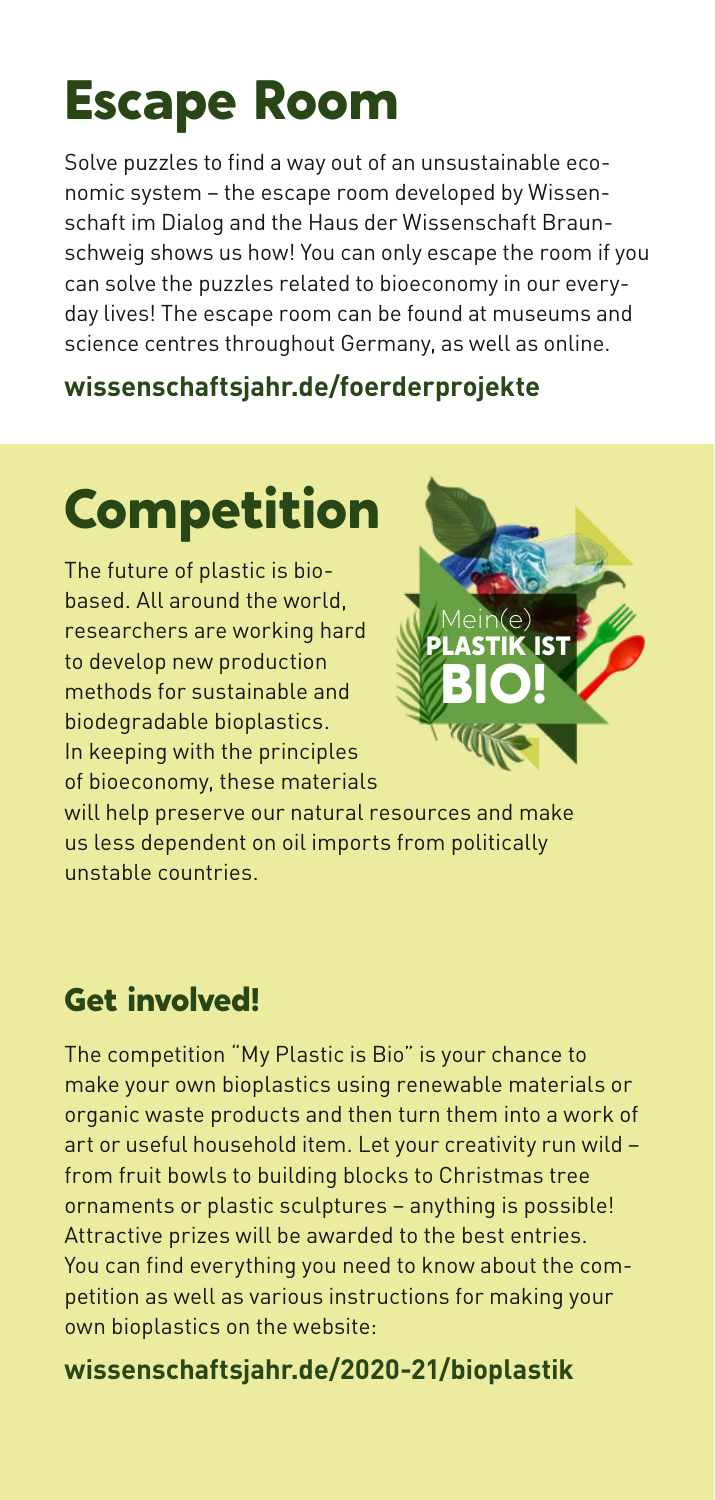

### **Expedition into the earth**

Exploring the soil with teabags

Soil fulfils several important functions for us and the environment. Not only does it provide us with food and renewable resources, it also absorbs large amounts of carbon dioxide and therefore plays an important role in climate change mitigation. In order to better understand how our soil works and how we can use it in bioeconomy in the long run, it is vital that we collect more information about the condition of different types of soil in Germany.

### **We need you!**

Everyone is invited to make an important contribution to science by participating in the citizen science campaign for Science Year 2020|21 – Bioeconomy. By using simple methods, you can investigate key soil properties such as the pH value or decomposition rates. Get involved and find

out more about the fascinating world beneath your feet!

### **Dig in!**

The campaign will take place in 2021. **Register online now and you will be sent a notification as soon as the free expedition kits are available to order.**

The kits will be sent out in spring 2021.

Find out more about the campaign: **[expedition-erdreich.de](https://www.expedition-erdreich.de/)**